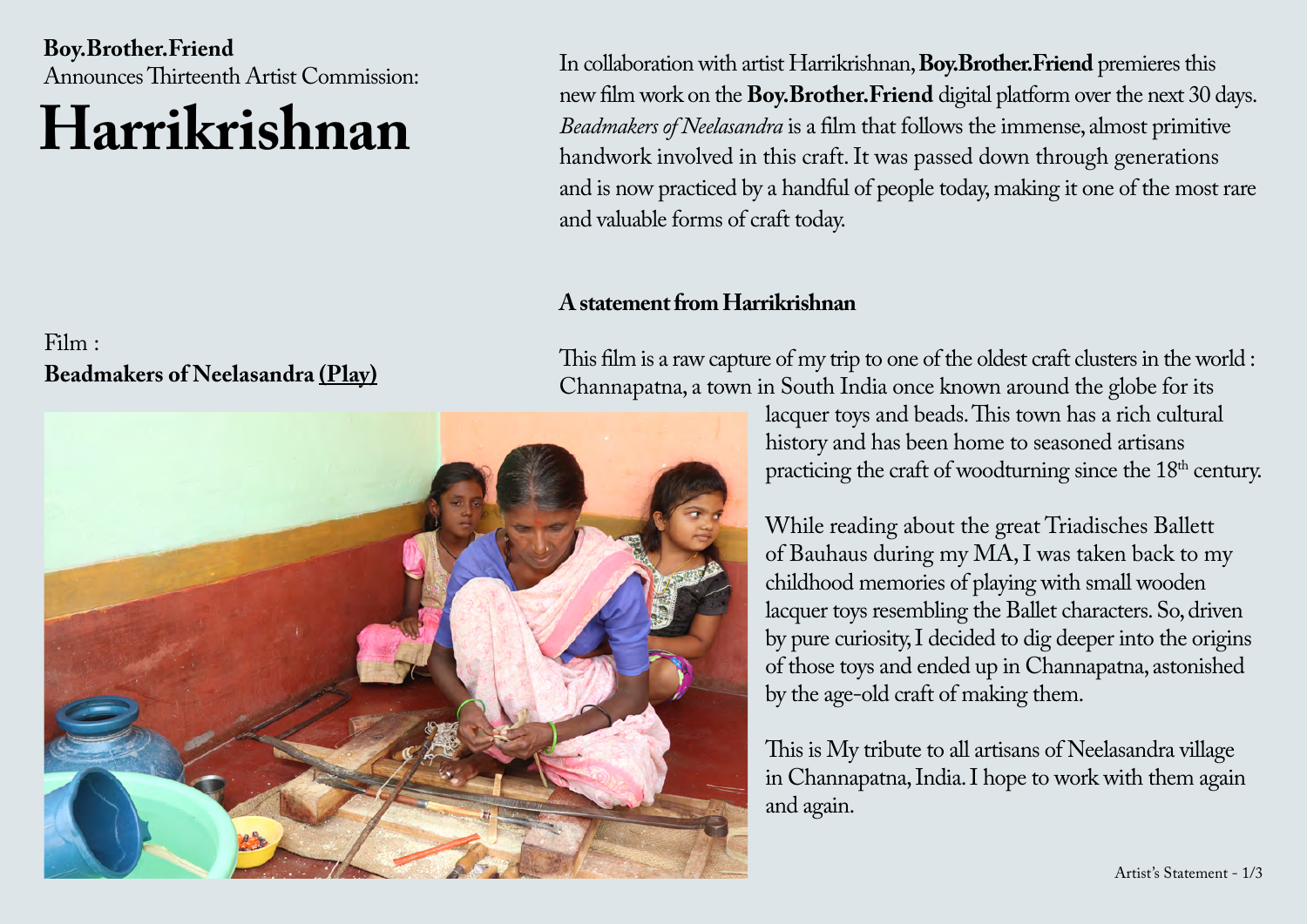

## **About the craft**

Channapatna is a small town on the way to Mysore. For an outsider, it's no different from other craft communities in India, but this is an exceptional place for designers and artisans to learn. I still remember my childhood when all houses in South India had at least one Channapatna lacquer toy. Around thirty years back, it was a staple craft. However, the whole craft has changed in the past three decades due to many socioeconomic factors.

But still, there is one village well concealed from the outside world, where every household will have men and women sitting in front, hand carving beads. The precision and quality you see in their making and finishing are unimaginable. This is a community of people whose life is centred around this craft. They start their mornings making beads and wrap up and start the household work by afternoon - more like a half-day for work and a half-day for themselves. This, for me, was a culture shock. How in the world can people be so balanced? Especially when you go from the craft clusters of North India like Delhi, where artisans work 15 -18 hours and still struggle to get both ends meet. The community here in Neelasandra made me rethink life in all aspects.

# **The uniqueness of the Craft**

As a nation popular for its craftwork, India is known across the globe for intricate and delicate embroideries, textiles, carvings, and heavy jewelry. Although these crafts significantly impact culture and development, a few crafts are less popular and still left unexplored. Beadmaking of Channapatna is a prime example of such crafts.